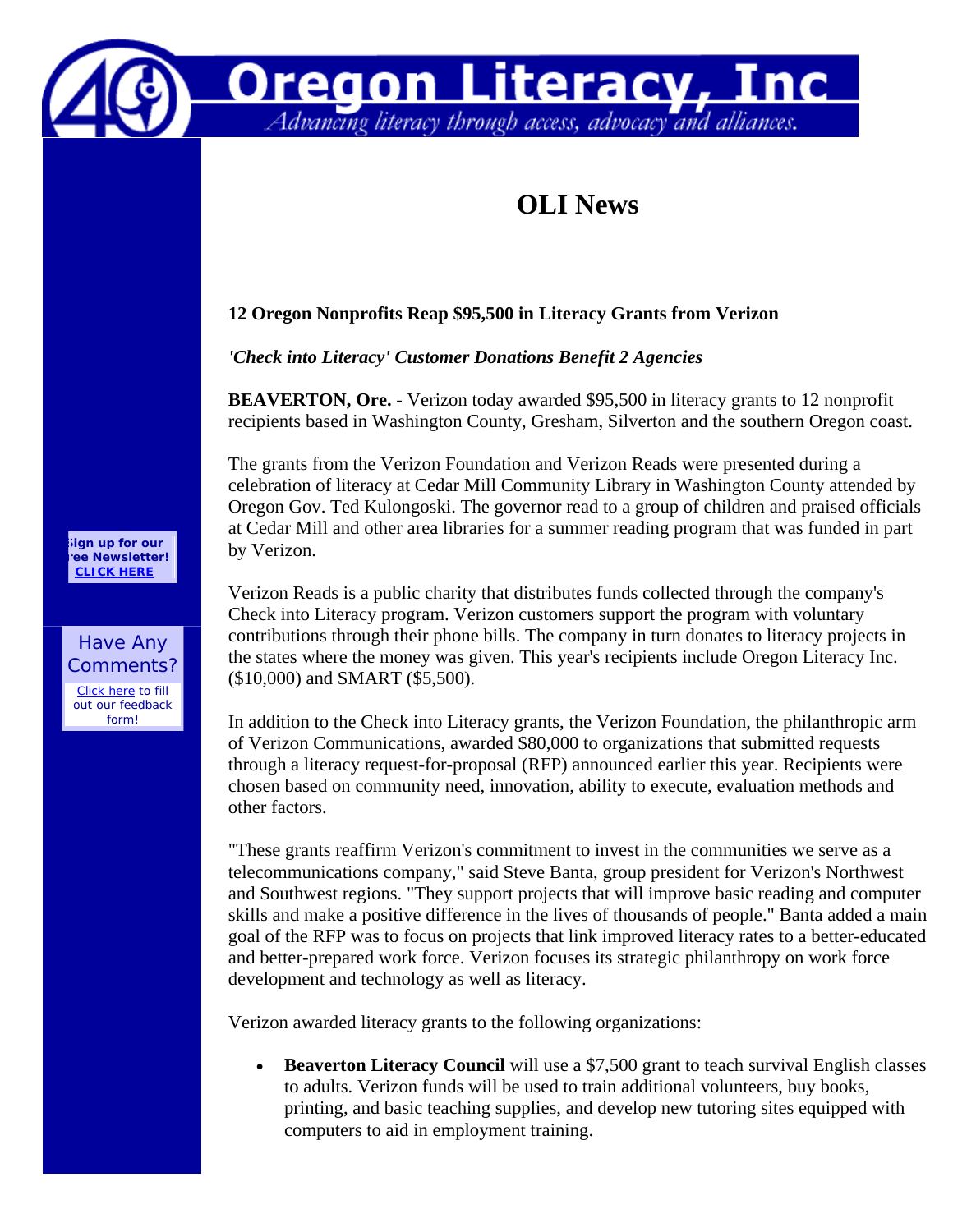- **Care to Share, Beaverton,** will use most of a \$3,500 grant to purchase ageappropriate books for 600 children of low-income families. The goal is to encourage good reading habits, which are critical to success in school. Remaining funds will be applied to backpacks and other school supplies for the children, who are in grades 1-8 of the Beaverton School District.
- **The cooperative libraries of Washington and Clackamas counties** are using a \$15,000 grant to help fund a 16-week summer reading program. Verizon's grant has provided nearly 5,000 books for children who successfully meet their summer reading goals. The program will benefit a broad range of children from toddlers to teenagers. Research shows that children who participate in summer programs begin the school year with stronger reading skills.
- **Centro Cultural, Cornelius,** will use a \$9,500 grant to continue its Equipped for the Future project. This is a comprehensive training course that teaches English and computer skills to low-income and Hispanic individuals in western Washington County who lack a high school diploma. The overall goal is to help the students complete a General Equivalency Diploma and prepare for living-wage jobs. The program is offered in partnership with Portland Community College.
- **The Gresham-Barlow Education Foundation** will use a \$7,500 grant for the Rudy the Wannabe Reader program. It provides small-group support to non-readers or lowlevel readers in first and second grades, with the goal of helping them reach reading benchmarks by the time they are tested in third grade. Verizon funds will pay for reading materials chosen by specialists, including age-appropriate books the students can take home and keep.
- **The Oregon Child Development Coalition,** based in Wilsonville, will use a \$7,500 grant to support the West Washington County Family Literacy Collaborative, a partnership with Forest Grove human service agency Adelante Mujeres. The project will enable Hispanic adults to develop computer skills for employment training and to help their children become more technology-literate. Other funds will help create a mini-computer lab for adults and children to use individually or together.
- **Oregon Literacy Inc.,** a statewide organization based in Portland, will use a \$10,000 Check into Literacy grant to assist small volunteer programs focused on adult literacy. Free materials, assistance, resources and research will be provided to volunteer tutors and students. Funds will also match tutors and students with the local literacy program of their choice and help expand public awareness of adult literacy opportunities throughout Oregon.
- **Self Enhancement Inc., Portland,** will use a \$7,500 grant to extend into summer the focused academic reading program it began during the 2003-04 school year. The sixweek program provides a comprehensive reading module for about 120 students from neighborhood elementary schools in northeast Portland.
- **SMART (Start Making A Reader Today),** a statewide organization based in Portland, will use a \$5,500 Check Into Literacy grant to help underwrite this program for mostly low-income children in kindergarten through third grade. SMART recruits adult volunteers to visit public schools once a week and read to at-risk students. It also provides two free books a month to those students.